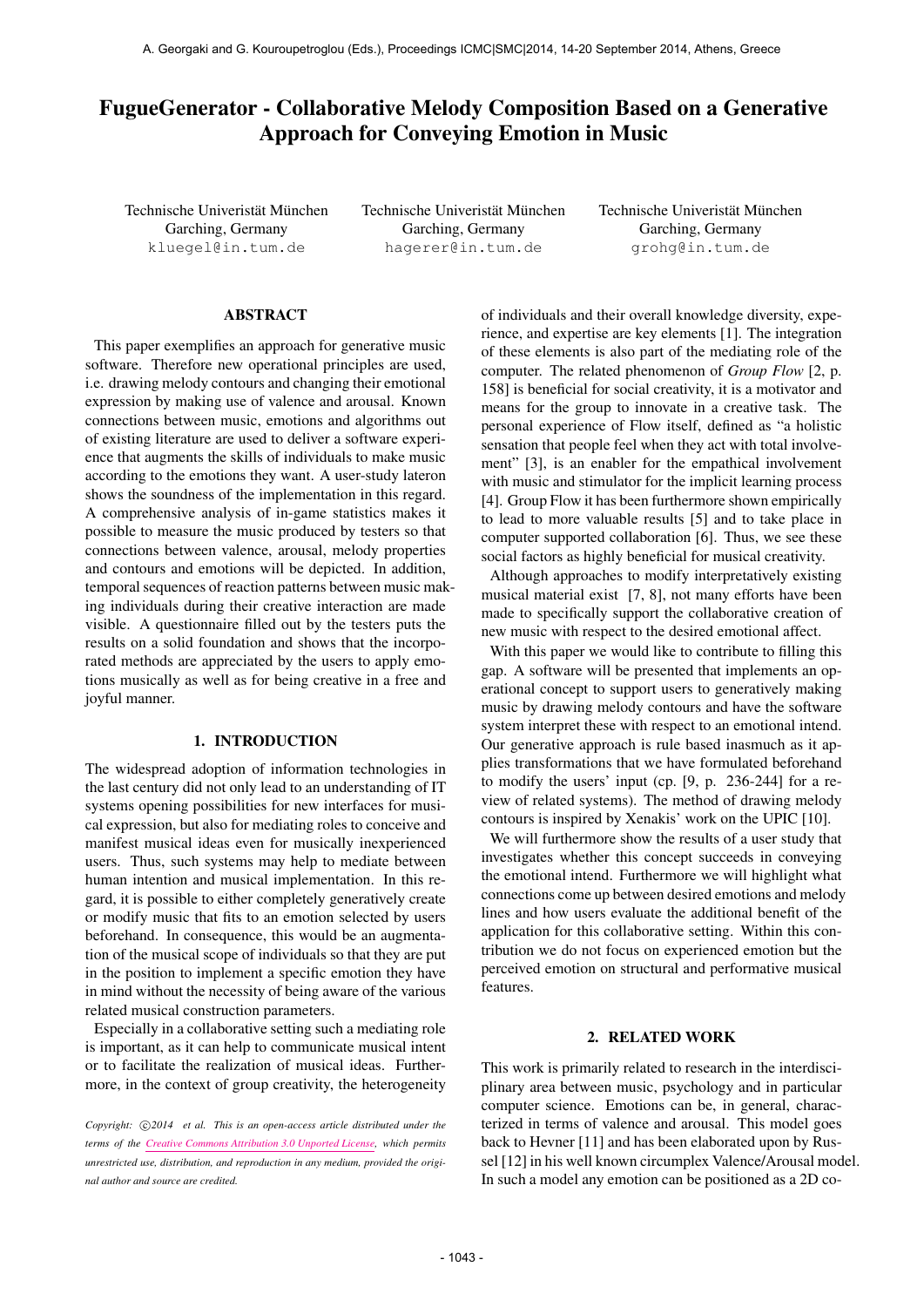ordinate in this valence arousal space.

Regarding recent research that applies such a view point to music, one can decide between a transforming and a generative approach.

The first one modifies either the score or performative features of existing pieces of music. The KTH Performance System [13], for example, modifies mainly performative (interpretative) aspects of a piece. In the Computational Music Emotion Role System (CMERS) [14] also structural (score) parameters of a piece are altered. Importantly, the research regarding CMERS involved comprehensive studies to inform about correlations between structural and performance features of music on the one hand and emotions on the other. These insights were applied in this contribution to formulate rules based on evidence to manipulate melodies towards their inherent valence and arousal values and their respective emotions. Complementary to this, Oliveira et al. [8] focuses on a knowledge based system that makes use of empirical data to derive a classification model for musical segments that can be then recombined and transformed towards a desired emotion.

The latter class of environments generates music with emotional content from scratch. In that context Wallis' Affective Music Generator [15] takes a coordinate within the two dimensional valence and arousal space as input parameter to produce purely generative produced music. Figure 1 shows the GUI of the Affective Music Generator. The construction takes into account structural and performative parameters related to rhythm, melody contour, harmony and articulation. Further user studies revealed that users assessed the generated music correctly [7]. Thus, one can conclude these generative mappings to be functional. As Wallis bases his rules on Livingstone's work, we used his implementation as guideline for our prototype.





To conclude, there are robust algorithms and consolidated knowledge to *systematically elicit emotional responses in users* [15, p. 1]. Nonetheless, we see lack of applied use cases and evaluations thereof, especially for the purpose of creativity support, entertainment or collaboration. So the question remains unanswered if such concepts offer a suitable approach to hide musical complexity for the end-user

by means of a metaphor for high-level musical expression while still offering an experience that gives users joy in musical expression.

#### 3. CONCEPTUAL FRAMING

As previously pointed out, the main idea is to support users to construct music based on their emotional ideas within some representation of the valence arousal space. Straightforwardly, to move within it, users could be presented a 2D surface to control their respective valence arousal vector similar to Wallis' Affective Music generator (see fig. 1). However, the question on what basis the musical events themselves are generated is thus far unanswered.

An important issue for collaborative creativity support systems, especially for musical applications, is fostering the users' engagement in the creative endeavor [16, 17], ideally leading to a direct connection to the musical output in form of an embodiment of music [18]. In this regard, we see value in giving the user the ability to shape musical events in a way that directly reflects an intended melody contour and that especially respects this melodic intend even when transforming it in respect to the emotional one. Thus we do not focus on stochastic processes, but rather simple means to create melodic content which is then represented in alternative emotional contexts.

Regarding the collaborative aspects, the application is designed for two collaborators, since this allows us to perform a focused evaluation towards certain aspects such as assessing the users' agreement on perceived emotion or turn taking patterns. We make use of a multi-touch table as shared interface, as this offers means that simplify social communication protocols [19, 20].

#### 3.1 Implementation

In the following the implementation work for this paper called FugueGenerator will be laid out in detail. As the name tries to imply, the melodical basis is created by the user. The previously discussed shaping of melody contours is realized by directly drawing it on a 2D surface. The melody lines are continuously repeated while following a chord progression. The valence and arousal values can be controlled manually and thus modify the underlying scale, tempo, articulation and timbre accordingly. For collaboration, it is possible for two people to create their own respective melody within one shared workspace in parallel for polyphony. Furthermore, controls for valence and arousal are both part of the shared and private workspace of the respective user: valence is a global (shared) control and arousal is a private control for each user. This decision will elaborated upon throughout this section.

#### *3.1.1 GUI and Operational Principle*

The graphical user interface of FugueGenerator consists out of the following elements: surfaces for the melody contours (fig. 2,1) , controllers for the local arousal settings (fig. 2,2) , a global valence control (fig. 2,3) , a register control that indicates which melody is playing in a lower register (fig. 2,4).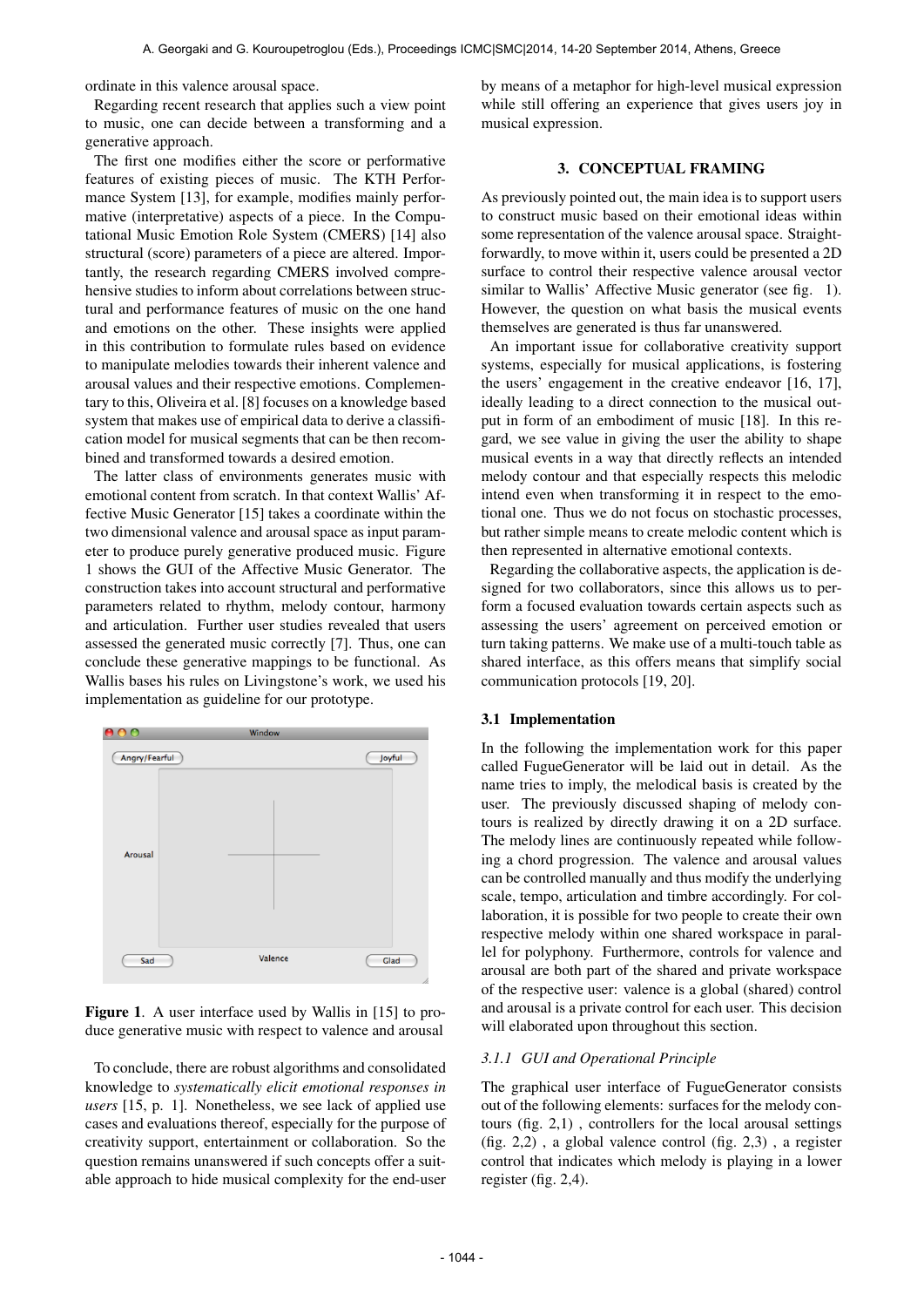

Figure 2. A screenshot showing the prototypical implementation of our application

The application is designed so that each player operates from his own side of the screen while standing at the regarding edge of the vertical touch display. Drawing the melody contour is done by touching and dragging within the melody surface as illustrated in figure 3. The height of each bar represents a note, it indicates the relative pitch to the underlying harmonic. The set of bars forms a sequence of notes with the currently played bar (note) being highlighted.



Figure 3. Schematic illustration of the way how drawing a melody contour on a melody surface is performed. The blue line shows the path of a drag gesture, the red arrow points into the direction. The bars adjust to the last touch position within the respective row.

## *3.1.2 Melody Generation*

The number of bars in a sequence depends on the local arousal setting (see paragraph 3.1.4). The tempo is the same for both melody contours, while the divisions of a beat (the number of bars) are equivalent to note lengths; e.g. a sequence with two bars is made of two half notes.

The tonal system of the melodies is based on the fundamental note, which lies at the center line of the surface. The deviation upwards is equivalent to a positive deviation in regards to pitch from the root note and vice versa (cp. fig. 3). The amount of pitch deviation is also dependent on the local arousal (see paragraph 3.1.4) and the global valence settings (see paragraph 3.1.3). Such relative pitches are then steering the selection of absolute pitches as an arpeggio of the currently playing chord. The system uses a repeating chord progression (Tonic, Subdominant, Dominant, Tonic). The common tonal basis is a mode, which changes in accordance with the global valence value as described in paragraph 3.1.3. Nevertheless, the fundamental note always stays the same.

#### *3.1.3 Controlling Valence*

As previously mentioned, the valence value steers the selection of the mode. Livingstone [14] showed empirically the correlation between valence and happy major or sad minor modes, and Persichetti [21] suggested orderings of modes reaching from darkest to brightest. Following this, we implemented a correlation between valence and modes. This was largely influenced by the work of Wallis [15]. This ordering by ascending valence or brightness is the following: Phrygian, Aeolian, Dorian, Mixolydian, Ionian, Lydian.

## *3.1.4 Controlling Arousal*

We based the structural and articulation related transformations again on the work of Livingstone [14], these are shown in table 1.

| <b>Arousal</b> | Low    | High     |
|----------------|--------|----------|
| Rhythm         | simple | complex  |
| Articulation   | legato | staccato |
| Tempo          | slow   | fast     |
| Pitch Range    | narrow | wide     |

Table 1. The influence of arousal on musical properties

The rhythm complexity and the tempo are influenced by arousal as an increase of arousal also increases the number of bars (and notes) on the melody surface. Therefore, the lowest arousal setting has two half, the greatest 16 sixteenth notes, this results in fast and agitating melodies at a high arousal setting. However, these local arousal values also influence the global tempo (weighted mean), such that agreement of users in the extremes of the arousal scale can further amplify the effect.

#### *3.1.5 Cross-Relations between Valence and Arousal*

Thus far, the transformation rules for valence and arousal only apply for separate concerns of the shared composition. In this section we will inform about additional crossrelations that have been additionally implemented and concern the timbre of the synthesized audio and rhythmic complexity. These are shown in table 2.

The synthesis is done with a simple two operator FM synthesis and additional effects. With increasing arousal, more harmonics are added to the synthesized sound. Valence is used to add distortion on low settings (dark mood) when combined with high arousal settings resulting to a timbre similar to a distorted guitar as apparent in music genres like Heavy Metal. Complementary, a dark mood in combination with decreasing arousal introduces more glide (slur) between notes, emphasizing a legato effect. For a bright mood, the timbral palette varies according to arousal between non-slurred clean sine to bright bell/chiptune-like tones. The articulation between staccato and legato can be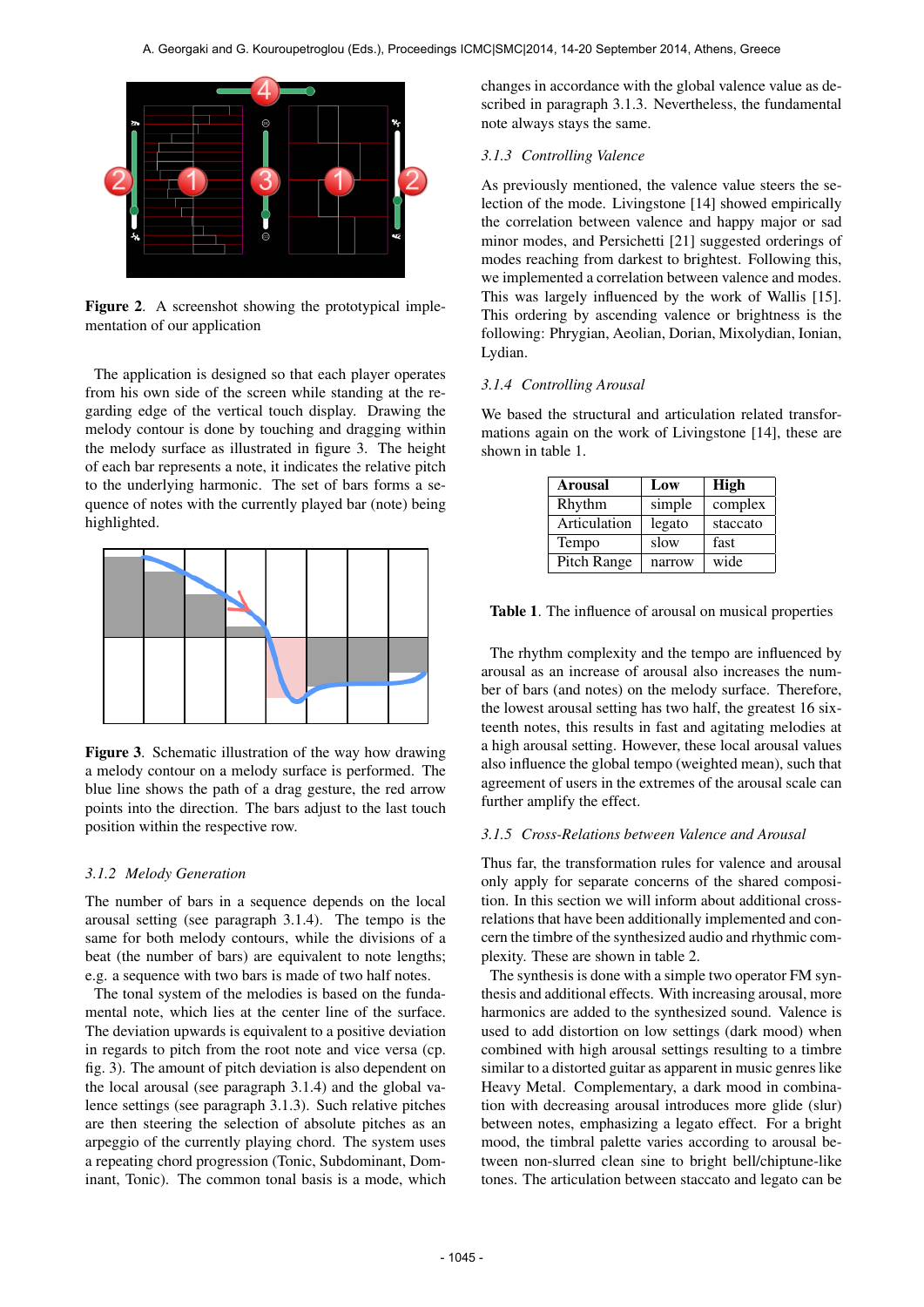| <b>Valence</b><br><b>Arousal</b> | Low                    | High              |
|----------------------------------|------------------------|-------------------|
|                                  | Timbre: slurred $\&$   | Timbre:           |
| Low                              | low harmonics          | low harmonics     |
|                                  | Rhythm: straight       | Rhythm: swing     |
|                                  | Timbre: distorted $\&$ | Timbre: clean $&$ |
| High                             | bright                 | bright            |
|                                  | Rhythm: straight       | Rhythm: swing     |

continuously varied by modifying the amplitude envelope decay times with respect to the global tempo.

Table 2. The influence of valence on musical properties

A further implementation aspect in this context is rhythmical complexity which is related to arousal and high valence [14]. For this, we make use of a measure of rhythmic complexity which has been shown to agree with human perception, the *Weighted Note-to-Beat Distance* (WNBD) [22]. Furthermore, we created the inverse function of this complexity measure to modify the note durations and onsets to have control over the swing added to a melody. An increase of the WNBD value for this inverse function leads to an increased shift of every second or forth note onset while reducing its duration by the same shift distance. It was implemented so that the the local arousal positively controls the shuffling of a melody but only for high valence values.

## 4. EVALUATION

For the evaluation we follow two objectives: first, we would like to know whether the devised systems help users construct simple music with a specific emotional intend. Thus, the question is whether the transformation rules hold and whether they overlap with the users' (subjective) perception. Second, it is of interest to evaluate to what degree this approach supports collaborative creativity and how collaborative turn-taking patterns manifest when a large degree of the control steers an emotive interpretation of melodic content.

For this we performed a user study that involved 16 people being paired into 8 groups. The age of the persons was between 20 and 35 years. They mostly had an academic background with varying fields of study, i.e. equal in humanities and technical subjects. They assessed their own musical talent as well as their knowledge and experience in music theory as being neither very advanced nor very bad on average, while excesses on both sides of the scales equally occurred.

#### 4.1 Testing Procedure

We started each evaluation with a short introduction followed by two parts, where we asked the group to construct specific moods. The second part was unrestricted, giving users time to experiment. For the first part, users were asked to use the application to create the following moods: aggression, happiness, despair, being chilled, solemn, annoyed, graceful, relaxed exhilaration. Testers were given about two minutes for each emotion and had both to agree on the result. Afterwards the participants answered the first part of a questionnaire that asked about the users' interagreements and the agreement to the emotive content of the created generated music. The following free session took ten minutes so that users had time to produce musical output that the testers liked most. Again, this part concluded with a questionnaire, this time informing about the general assessment of the application and the users' demographic data.

## 4.2 Logging Data

Apart from the questionnaire another data source was logging data generated by the application that contained timed information about the characteristics of the melodies (the minimal, maximal and average heights of the melody bars and their mean deviation) and the controls for valence and (local) arousal values. This not only allows to compare the valence arousal values of the first part to the specified emotions but and to link valence and arousal to the shape of melody contours but also to reconstruct turn taking patterns or the emotive and melodic development within a session.

#### *4.2.1 Emotions and Valence/Arousal*

The valence and arousal positions for the specific construction of emotions in the first part of the evaluation can be seen in figure 4. These have been gathered using the logging data.



Figure 4. A plot showing the median of the valence and arousal coordinates gathered by user interaction during first part of the user study

The shown emotions represent the median value for all groups with valence being represented on the x-axis and arousal on the y-axis. This result corresponds to Livingstone's comprehensive outline. Emotions like aggression, annoyedness, happiness, gracefullness and solemnity show high degrees of similarity in their coordinates of the valence arousal space. Differences are most likely explained by the deviation in word meaning throughout the translation (to german) of the words describing these emotions. This was especially the case for "Annoyed" (ambiguously translated as "verdriesslich") and "Soft Exhilaration" (translated as "sanfter Rausch"). The latter was used as an German alternative to serene to fit better into the respective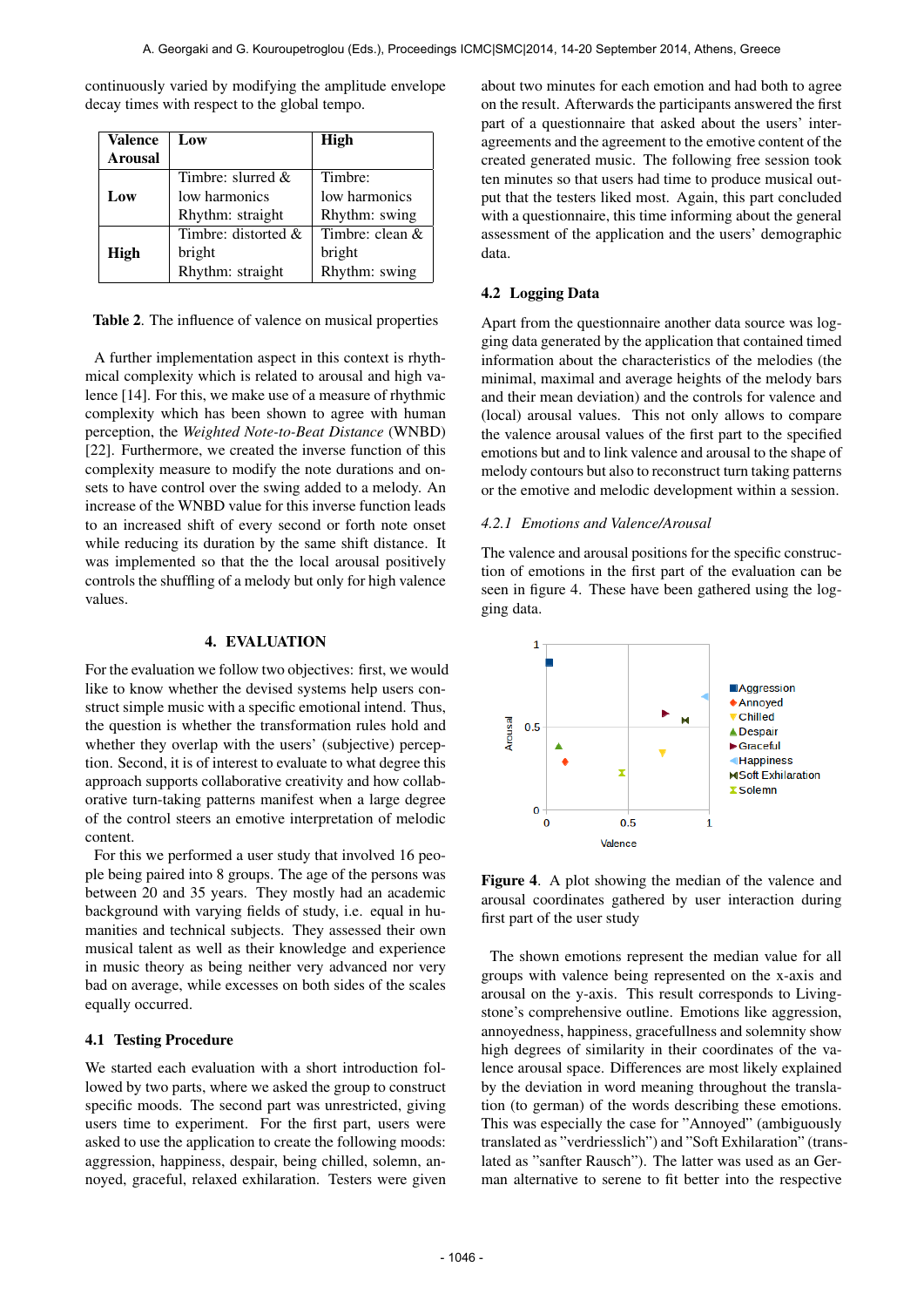position within the valence arousal space. Chilled (translated as "beschwingt") was chosen as alternative to tender, which worked out very well in comparison to Livingstone.

To conclude, the results on average comply with the outline of the experiments collected by Livingstone. In this way, the transformation rules and the basic application concept is suitable for users to also construct music according to a given emotion rather than transforming existing pieces for an altered listening experience. Moreover, given the musical skills of our participants in general, it can be seen as a valid approach to augment the users' musical skills.

# *4.2.2 Emotions and Melody Properties*

We now turn to the analysis of the logging data for the melody contours to see whether connections between melody properties and the implemented emotions exist. To answer this, it is at first necessary to define several characteristic properties of melody contours. For this purpose Livingstone suggests properties as some of them are listed in table 3 along with their adaptions to our logging data.

| Livingstone   | <b>FugueGenerator</b>                |
|---------------|--------------------------------------|
| Pitch Height  | Average Height                       |
| Pitch Range   | Maximum Height - Minimum Height      |
| Pitch Contour | Upwards: AHD $>0$ & Pitch Range $>0$ |
|               | Downwards: AHD<0 & Pitch Range>0     |
|               | Oscillating: AHD==0 & Pitch Range>0  |
|               | Even: AHD== $0 &$ Pitch Range= $=0$  |

Table 3. Comparison of definitions as they appear in [14] and their adoption to our logging data from FugueGenerator. AHD means Average Height Deviation.

The definitions as shown in table 3 were applied to the logging data in the same manner as for valence and arousal previously, i.e. the pitch height, pitch range and pitch contour are calculated from the data setting at that time when both team members were in agreement about the implemented emotion. Thus, it is possible to group the median of all properties of the melodies by emotion. The pitch heights are depicted in figure 5 and sorted by descending valence. The pitch ranges are shown in figure 7 and sorted by descending arousal.

For both pitch heights and pitch ranges a certain trend can be identified. Concerning the former the pitch heights mostly decrease with decreasing valence, with aggressive emotion forming an exception. In contrast, the pitch ranges are generally relatively high for low arousal and and low for high arousal, while happiness is an exception.

Regarding the direction of the melody contour, one can differentiate between upwards, downwards, oscillating and even motions. For this, we used the rules given in table 3.

From figure 7 it is visible that the melodies tend to be directed upwards for low and downwards for high valence emotions, while oscillating or even melodies do generally seldom occur. Compared to Livingstone [14], these results are somewhat surprising as he stated that the melody contours are expected to have opposing directions compared to our findings [14, p. 46, Table 1]. Nonetheless, he also



Figure 5. The median values of pitch heights for each emotion. Emotions are sorted by descending valence (see Figure 4). The value range of the scale is just for referential purposes.



Figure 6. The median values of pitch ranges for each emotion. Emotions are sorted by descending arousal (see Figure 4). The value range of the scale is just for referential purposes.

makes it clear that this relationship is not deemed to be very strong because many deviations for different arousal settings exist and the outcome of his experiments regarding melody contours is generally ambiguous.

To summarize this, it is apparent that certain trends can be observed in the statistics, i.e. low arousal leading to high pitch ranges as well as high valence leading to low pitch heights and downwards directed melody contours. Nevertheless, these figures have to be treated with caution, since the exceptions themselves need further investigation and the small data set is by no means representative.

## *4.2.3 Free Game*

In the second part of the test sessions, participants were given the opportunity to use the application freely, so observations concerning questions about if and how the collaboration and the interaction flow between the teammates takes place and how users value the application as a tool for expression.

First, we look again at the time series data from the logs to see whether common interaction patterns between par-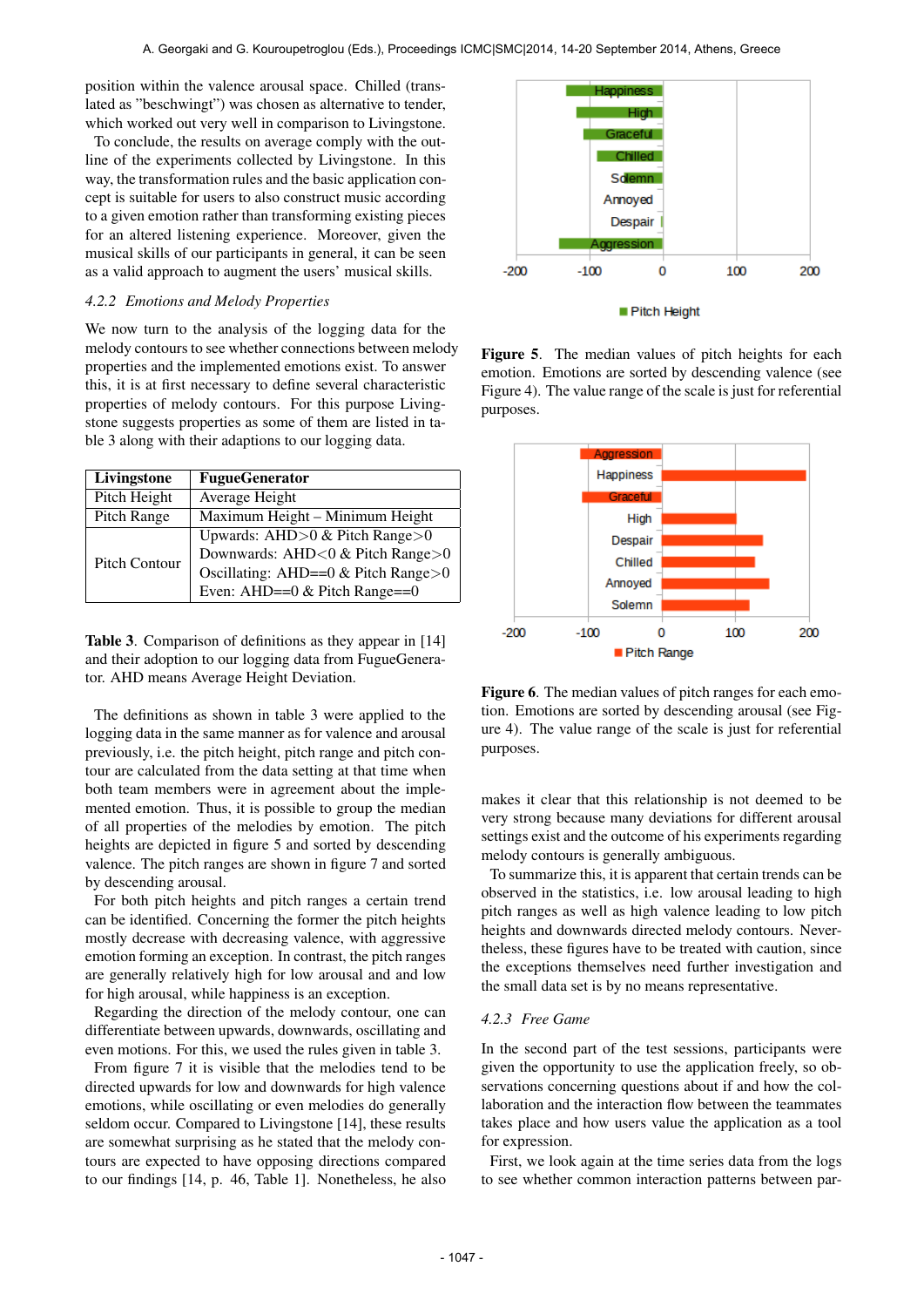

Figure 7. Graphical illustration of the number of how often certain melody contours were created respective to their intended emotions in the user study. The emotions are sorted by valence (see fig. 4).

ticipants of a group are apparent. In figure 8 the average heights of the melody bars are shown of an example group. With respect to the interaction flow, we highlighted situations in yellow, when simultaneous changes appeared for both melodies, and green, when the changes on both melodies occurred directly one after another.



Figure 8. The average height (y-axis) of the bars for the melody surface of each user depicted over time (x-axis). A green background indicates consecutive and a yellow one represents two simultaneous changes of bar heights.

From this visualization it is evident, that most melody changes stand in an strong temporal connection with each other. The same applies to figure 9, that shows the global valence and the arousal values from each player (for another group).

The observed temporal connections are interesting, as such behaviors, namely prompt reactions to each other, are typical for other creative musical contexts e.g. especially jamsessions. We discovered similar patterns in the other groups' interaction. In this regard, solely focusing on this data, it can be said that the application supports musical collabora-



Figure 9. The global valence and local arousal values of each user (y-axis) depicted over time (x-axis). A green background indicates consecutive changes.

tion at least in terms of well-known patterns. Nonetheless, a quantifiable analysis of mutual influences in terms of statistical dependencies of changes in time would help to gain more reliable results by considering all test sessions in an objective way.

## 4.3 Questionnaires

We now turn to the questionnaire. It consisted of 40 multiplechoice questions. Most answers to the questions are expressed in a five-point Likert scale. We used the arithmetic mean of the answers for the evaluation. Besides this, some of these results are regarded with respect to two user groups, namely the group of users that described themselves as musically talented and the others. This distinction by self-assessment is based on their ratings of knowledge and practice in music theory (i.e. harmonics, circle of fiths, modes, rythmics); a user that rated himself with four or five in the respective fields is regarded as musically talented.

#### *4.3.1 Appreciation*

With respect to the appreciation of the application, we can distinguish between two aspects, namely if the software was found helpful to implement a given emotion and how the experience felt like during the creative part of the session. These aspects are depicted in Figure 10. It is apparent that the application was assessed as helpful. Yet, musically talented people stated a lower consent than musically not talented. In this context a loss of control about the musical construction parameters can be seen as reason as described later on. Concerning appreciation for the free and creative part of the sessions, all testers evaluated the experience as interesting and joyful and only marginally frustrating.

#### *4.3.2 Collaboration*

For assessing the collaboration we can again distinguish between the two parts of the user study. For the first test part it is not clear if interaction between two people is helpful to perform the musical task of implementing an emotion, since different opinions, approaches and musical skills between two individuals could lead to discrepancies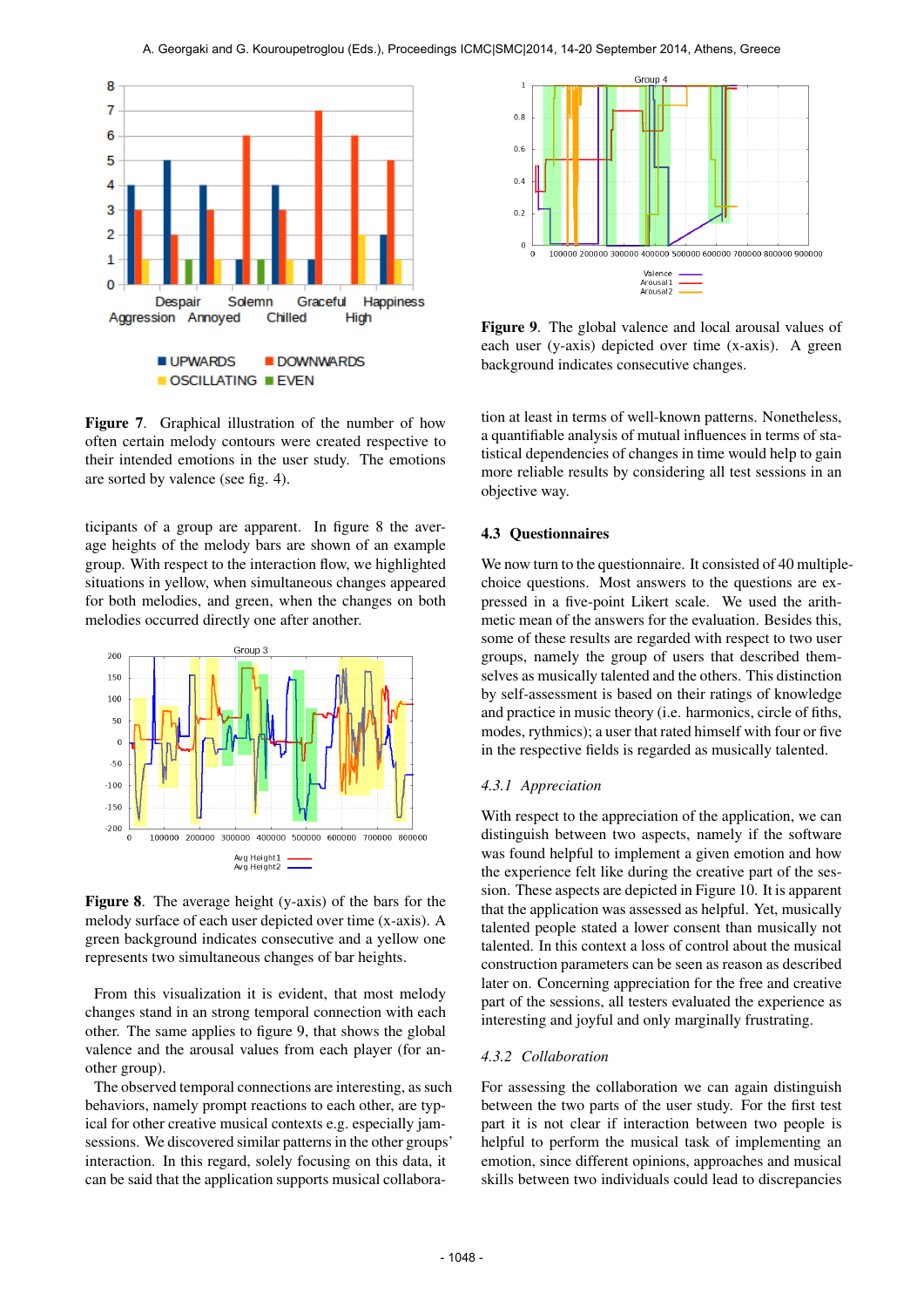

Figure 10. Results of a part of questionnaire regarding the general assessment of the application with respect to creativity support

that would distort the previously presented logging data regarding emotions. Figure 11 shows that in the present case this can be ruled out, as teammates found each other to be helpful solving the task. Furthermore, their agreement on the emotional assessment of their music as well as their mutual influence of their assessment were rated as positive. In addition, users stated that they see FugueGenerator to be suitable to fulfil the given task. These assessments indicate that the results of the previously discussed logging data are consistent and thus can been seen as reliable.



Figure 11. Results of a part of questionnaire regarding the assessment of the application with respect to implementing specific emotions

With respect to the free and creative part of the test sessions, it seems to be particularly interesting whether creative exchange between the teammates took place and how such processes were experienced. The testers regarded the exchange as very positive, active, meaningful and inspiring (cp. figure 11). This is also evident in their assessment that they and their teammates influenced the generated music by interaction with the other person. Again, this is consistent with the observations made in section 4.2.3, where changes in melody contours, valence and arousal values have a strong temporal relationship. Another aspect is that the interaction was evaluated as positive and inspiring and thus beneficial for creativity support.

# 5. CONCLUSIONS

As the evaluations clearly showed, the implementation work FugueGenerator delivers a creativity supporting generative music software, which is clearly appreciated as such by users. This can be considered as important due to the incorporation of new operational principles in this context, i.e. drawing melodies and particularly their expressional modification by valence and arousal. It can be claimed that these approaches are promising to augment the creative skills in a joyful manner for not least musically not talented individuals. Thereby collaboration was found out to be a beneficial feature, which makes the creative experience more valuable.

Moreover, the implementation allowed to gain various deep insights regarding the connection of emotions on the one hand and melody lines, valence and arousal on the other. While these relationships already were found by existing research, these hardly refer to generative music software. It was shown in this paper that reasonable methods exist to successfully augment the skills of individuals to create music according to valence and arousal and respective emotions. Thereby the valence and arousal settings of many emotions as known from previous research could be confirmed from a creative instead of passive point of view. Additionally, solid new methods were delivered to create, modify, measure and characterize melody lines, which makes them quantifiable for analysis in research regarding valence and arousal. Even though connections between melody properties and emotions have been found through user-studies, more research in terms of testing data is necessary to deliver more reliable results.

Last but not least it appears worthwhile noting that further logging data could be used to visualize the interaction flow between two creatively music making individuals. Reaction patterns showed a high mutual activity, which is similarly indicated by the questionnaires, too. However, these things were only inquired or exemplary demonstrated so that a quantifiable analysis of reaction patterns in creative music interaction would help gaining more reliable results. A software like the presented FugueGenerator would allow to do deep research concerning this and thus is advised by the authors. Following our previous research, the source code for the application is available online<sup>1</sup>.

# Acknowledgments

We are grateful to Isaac Wallis for sharing his source code to base our prototypical implementation on.

<sup>&</sup>lt;sup>1</sup> http://tobeupdated.org